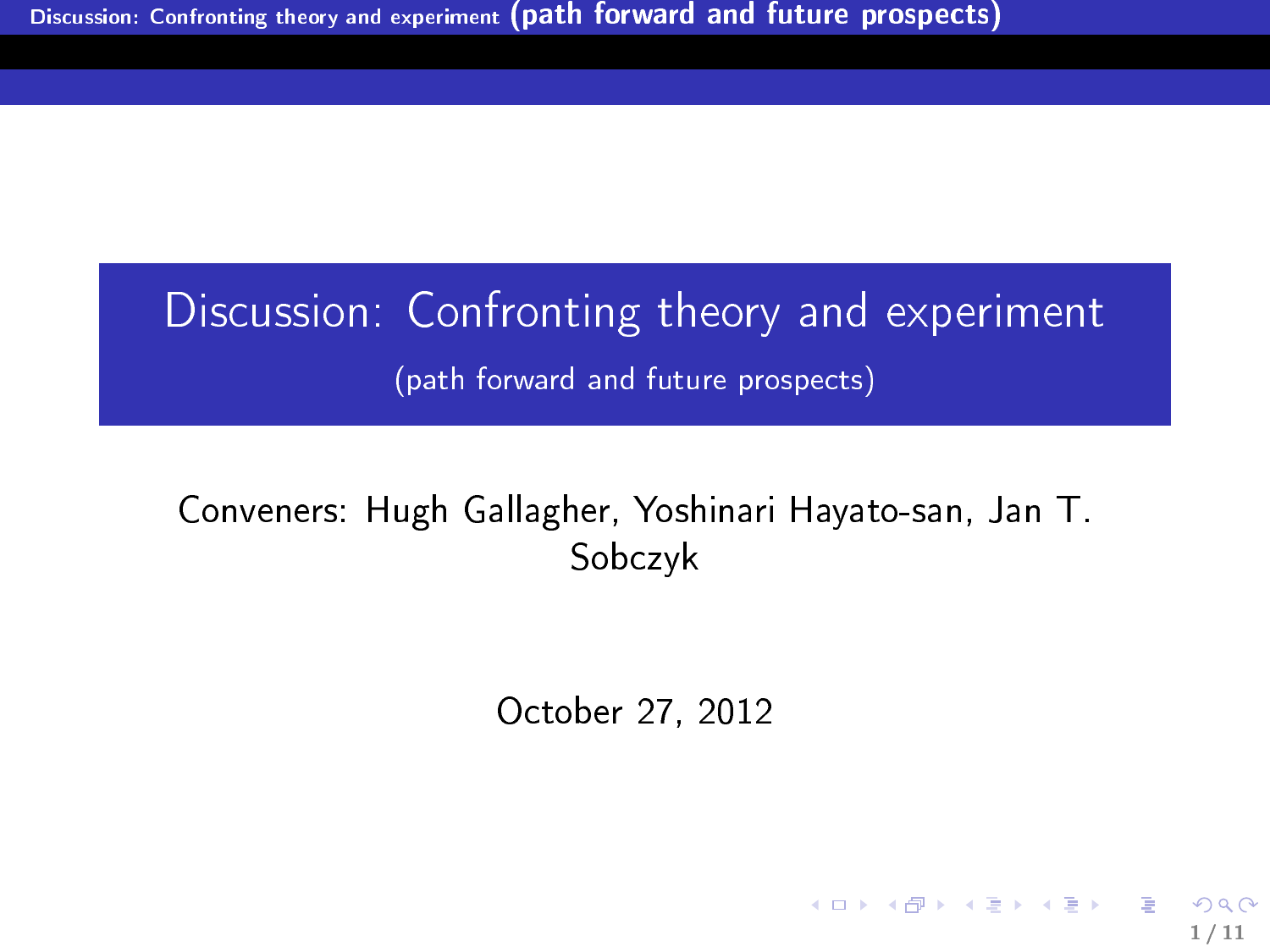#### Monte Carlo simulations

This session was about MC simulations.

From the motivation/review talk given by by Hayato-san:

Precisions of neutrino mixing parameters

Already, uncertainties of neutrino interactions (incl. final state interactions) became one of the major sources of systematic error. \*) Error of T2K analyses are still statistically limited. But the systematic errors may limit our sensitivities

<span id="page-1-0"></span>before the T2K finished.

 $\theta_{13}$  is known to be rather large. Good news!

Next goal : CP violated or not?

1) Much higher precision is required.

Total systematic uncertainties  $\leq$  a few  $\sim$  5 %

2) Need to know the characteristics of anti-v and differences between y and anti-y

Generators are necessary to be improved to be used in those "next generation" experiments.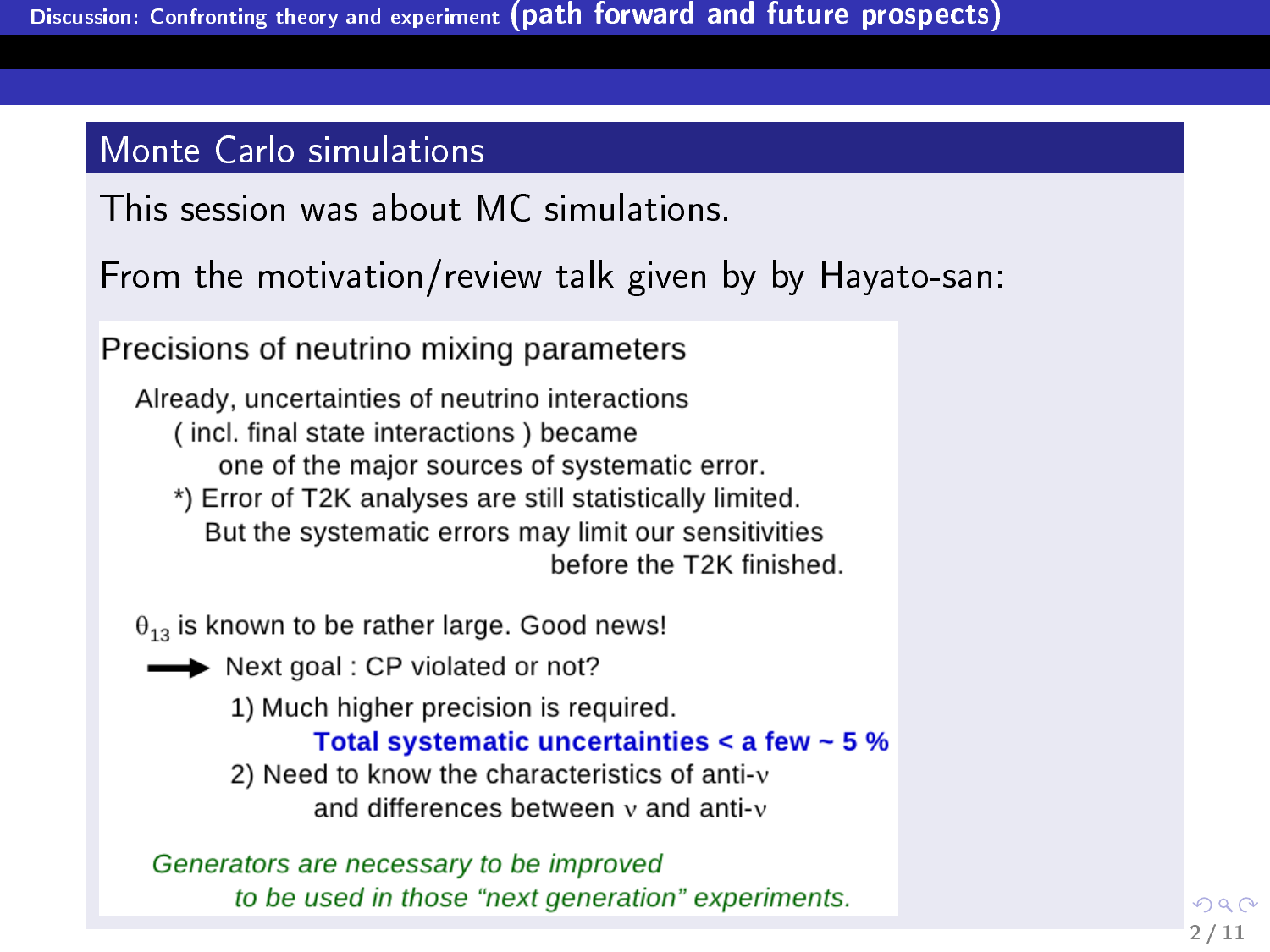### Monte Carlo comparison project.

Good MC event generator is a treasure.



(a credit to Hugh Gallagher, Yoshinari Hayato-san a[nd](#page-1-0) [Sa](#page-3-0)[m](#page-1-0) [Z](#page-2-0)[el](#page-3-0)[ler](#page-0-0) [as](#page-10-0) [we](#page-0-0)[ll!\)](#page-10-0)  $\frac{3}{11}$ 

<span id="page-2-0"></span> $290$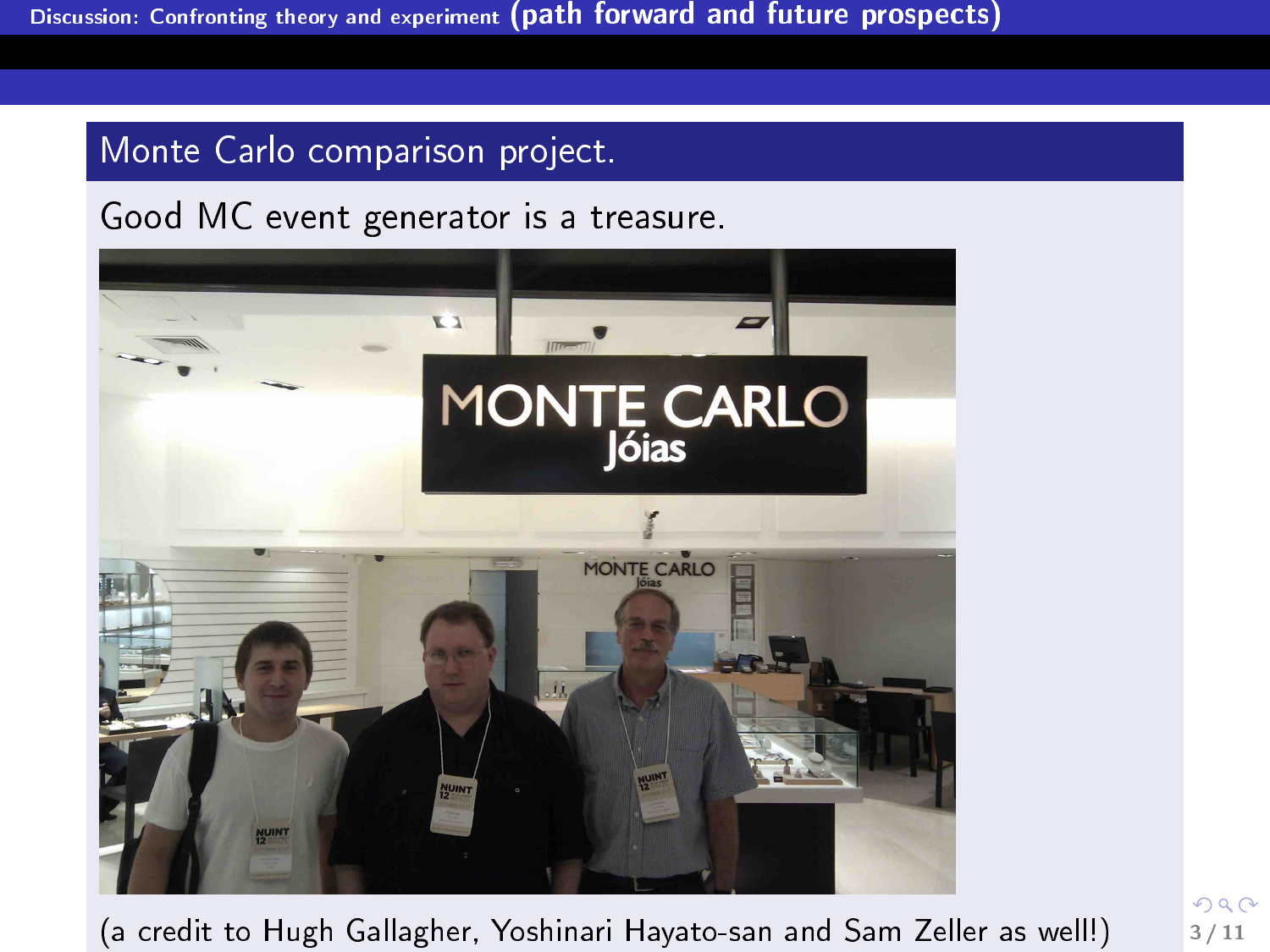### Monte Carlo comparison project

# Summary

- Introduction to studies suggested by experiments.
- Many interesting themes
	- oscillation backgrounds
	- ▶ QE signal/bkgd (osc signal)
	- ▶ FSI effects (low energy nucleons)
	- ▶ coherent backgrounds
	- $\rightarrow$  total visible energy (osc signal, common way to calc E<sub>..</sub>)
- Now, let's see the results! What to look for:
	- Each plot shows a quantity expt sees as important bkgd/syst
	- I ook for deviations between MC codes
	- Look for physics that might cause those deviations.
	- If MC's agree, is that because they all use same model?

#### From Steve Dytman presentation

<span id="page-3-0"></span>イロメ イ押メ イヨメ イヨメ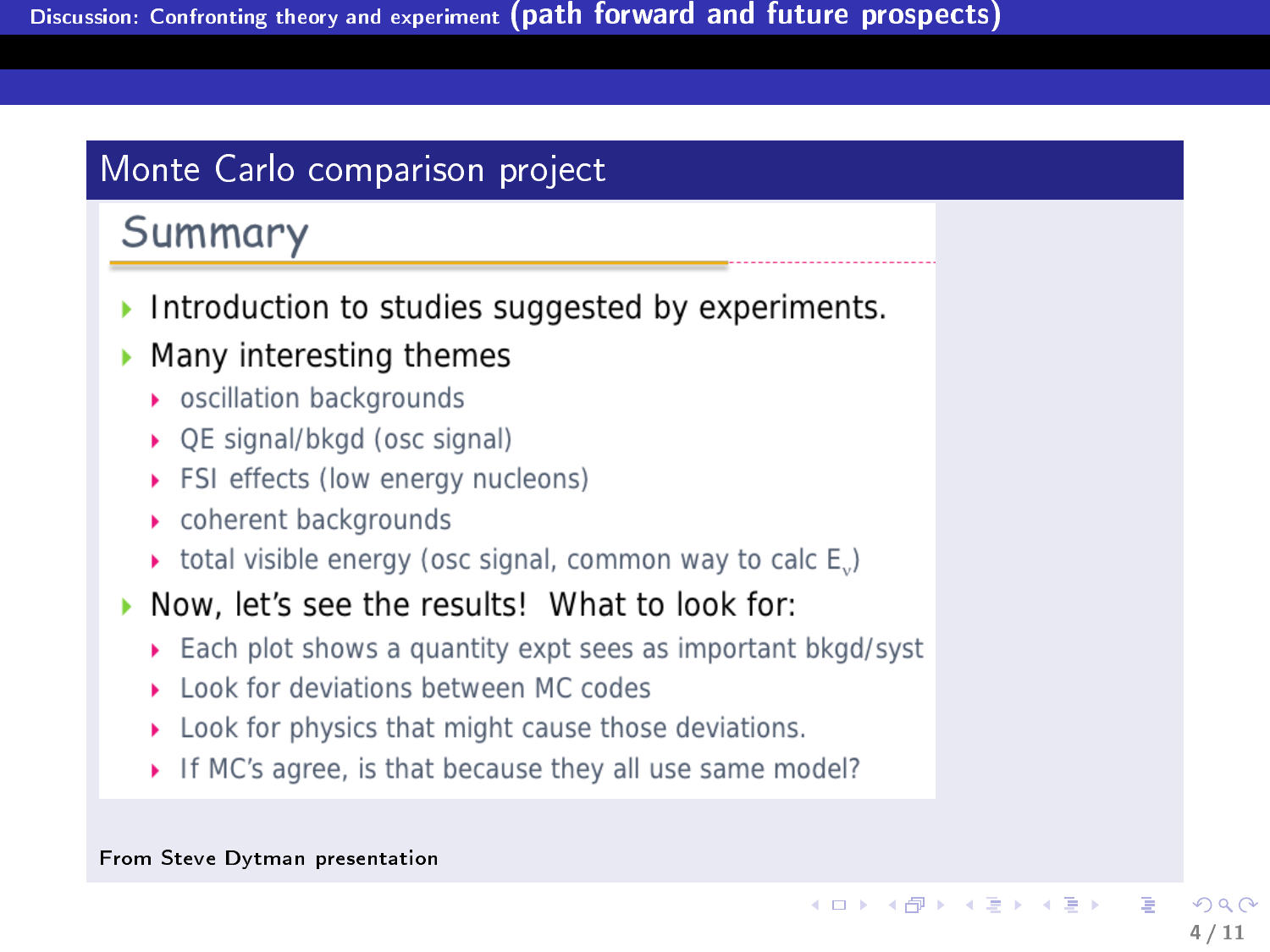

From Tomasz Golan presentation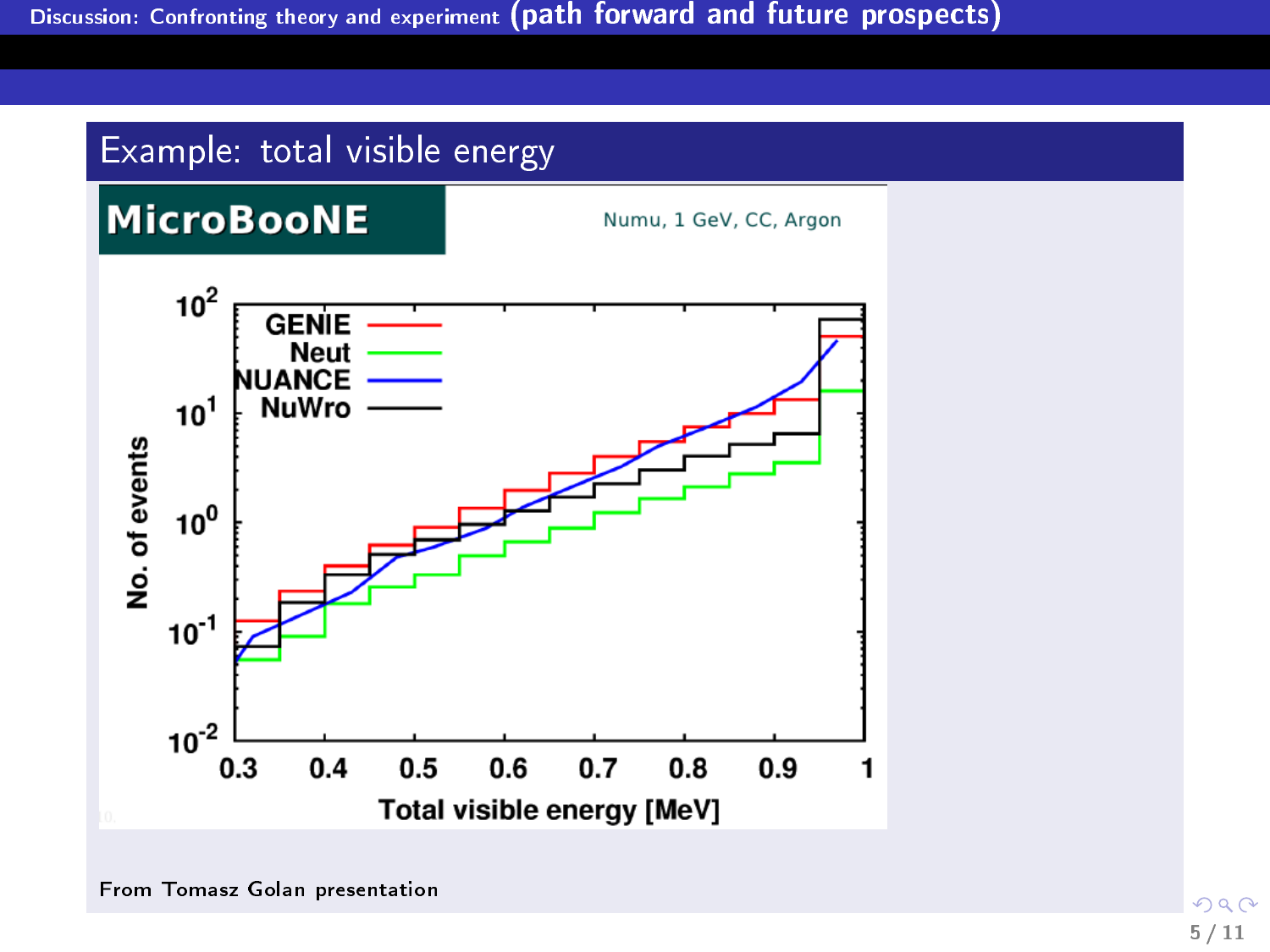



<span id="page-5-0"></span>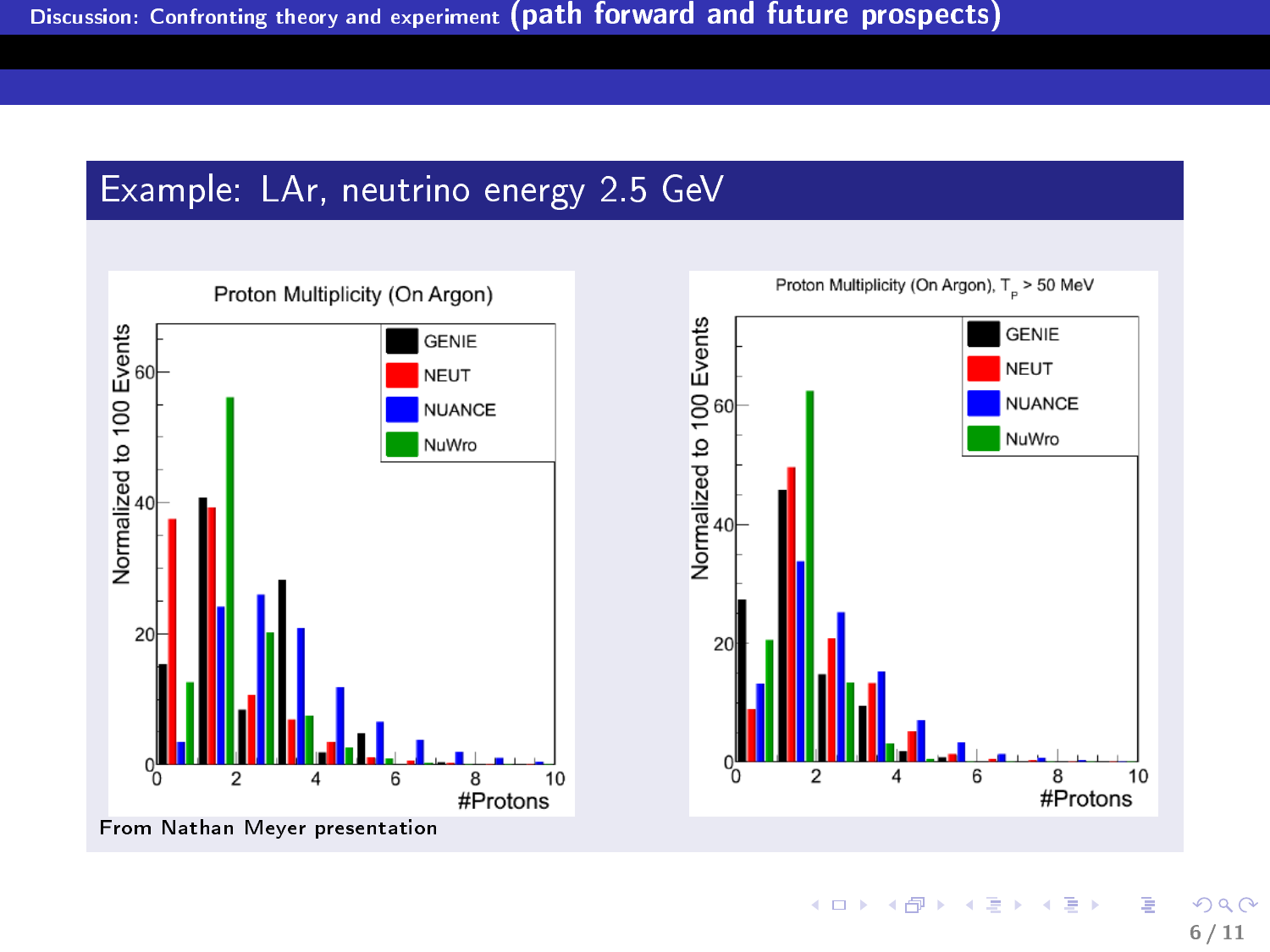#### After 4 days we have the data to compare with



 $\mu$ <sup>-</sup>/ $\mu$ <sup>+</sup>(DATA)=0.36

From Kinga Partyka presentation

A good performance of MC nucleon FSI mo[de](#page-5-0)l[s i](#page-7-0)[s](#page-5-0) [cr](#page-6-0)[u](#page-7-0)[cia](#page-0-0)[l f](#page-10-0)[or](#page-0-0) identifying MEC contribution to the CC inclusive cross section.  $7^{7/11}$ 

<span id="page-6-0"></span> $QQ$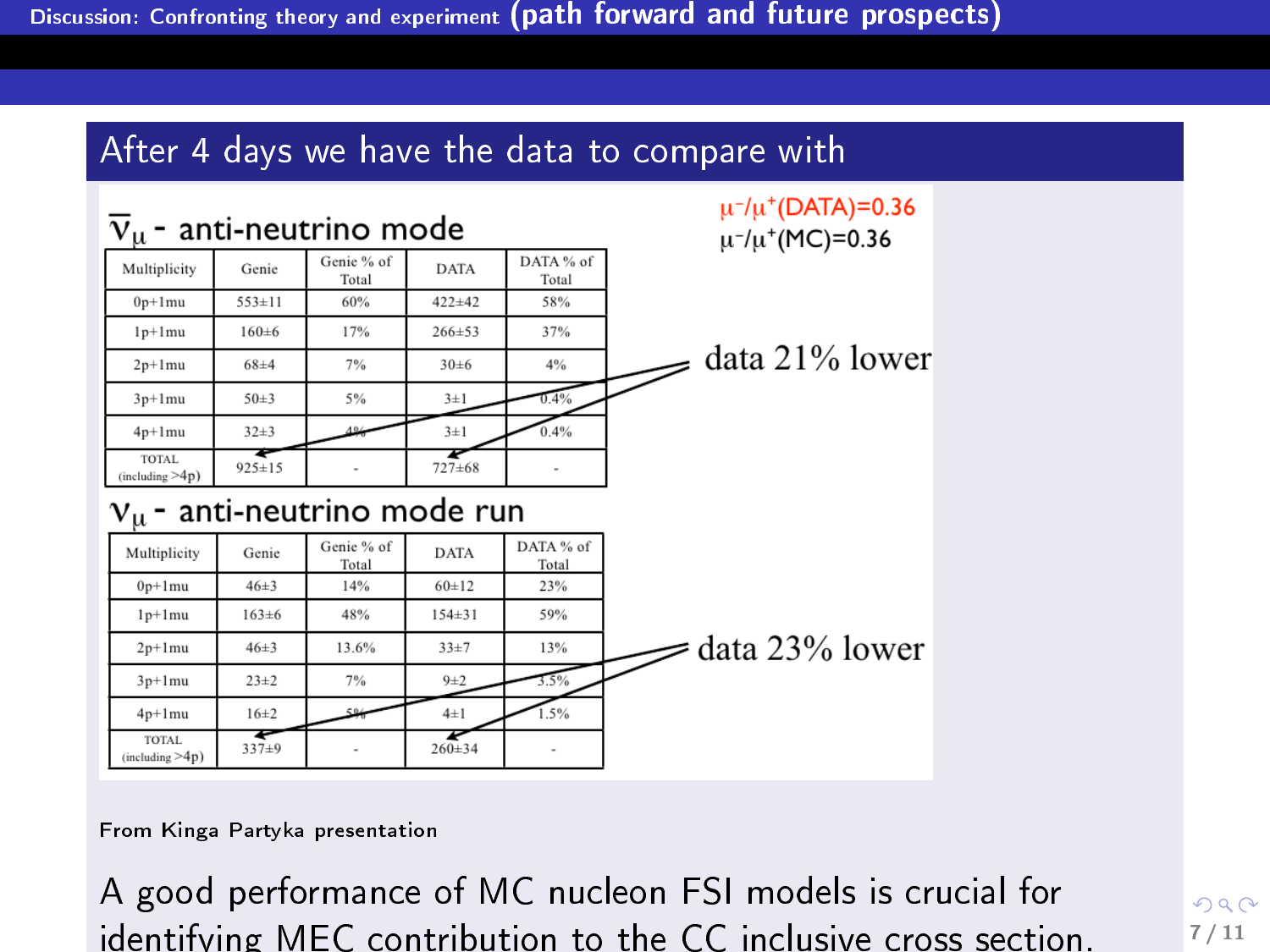#### Multinucleon ejection contribution

Our aim is a clear identication of MEC but...

there is a lot of mist, mostly due to FSI effects.

It is very difficult to see what we would like to see.

<span id="page-7-0"></span>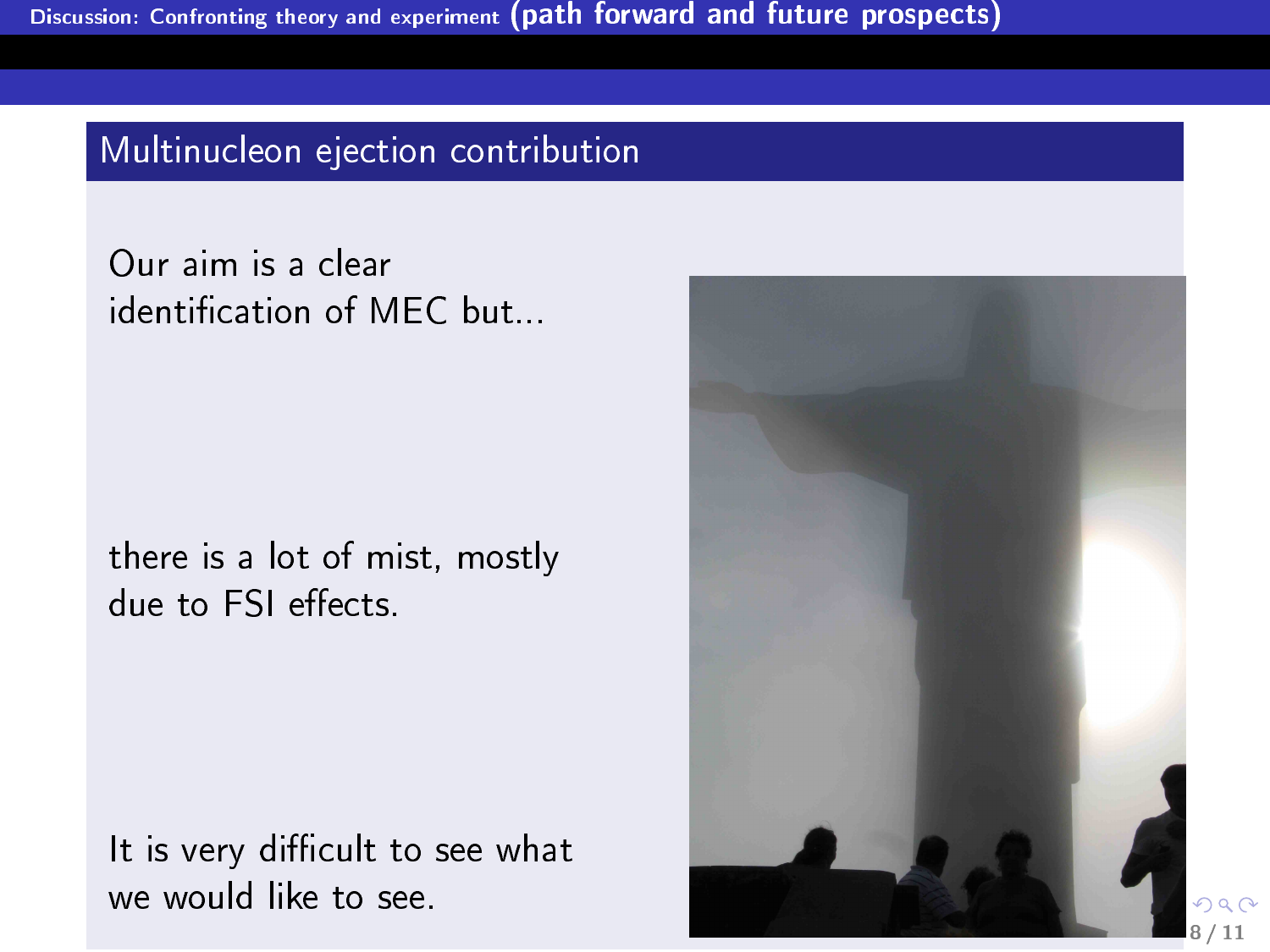### MEC in Monte Carlo generators

It is very important to have MC implementation of MEC models.

#### MC implementation of MEC model

|                                                             | <b>GENIE</b>                     | <b>NuWro</b>                     | <b>GiBUU</b>                                        |
|-------------------------------------------------------------|----------------------------------|----------------------------------|-----------------------------------------------------|
| What kind of Leptonic<br>model?                             | Dytman model                     | np-nh model and TEM              | Transverse projector<br>for hadronic tensor         |
| how to choose 2<br>nucleon momentum?                        | From Fermi sea,<br>independently | From Fermi sea.<br>independently | From Fermi sea,<br>independently                    |
| how to choose 2<br>nucleon location?                        | both are random                  | both are random                  | both are random, but<br>same location               |
| Any correlations?                                           | no                               | no                               | no, but xs is weighted<br>by phase space<br>density |
| what kind of pairs? n-<br>p or n-n?                         | $n-p : n-n = 1 : 4$              | $n-p : n-n = 3 : 1$              | $n-p : n-n = 3 : 1$                                 |
| How to share energy-<br>momentum transfer<br>by 2 nucleons? | nucleon cluster model            | nucleon cluster model            | not clear                                           |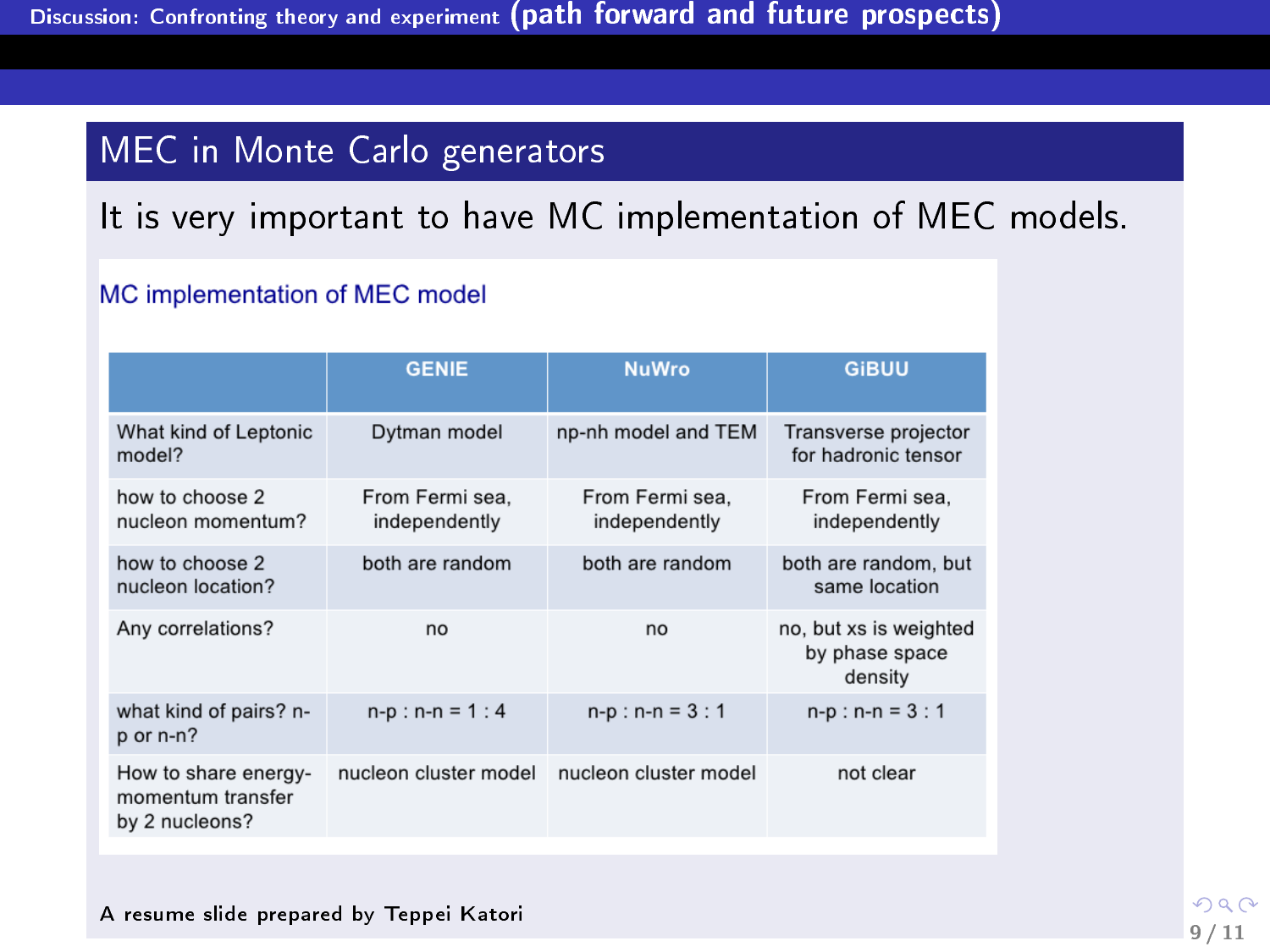#### Important question: how large is  $1\pi^2p - 2h$  contribution?



Agreement in  $CC1\pi^+$   $\not\Leftrightarrow$  Agreement in  $CC1\pi^0$ 

#### From Phil Rodrigues presentation

←画家→

4 0 8 4 @  $\mathbf{p}$  .  $\Rightarrow$ 

Þ

 $\triangleleft$